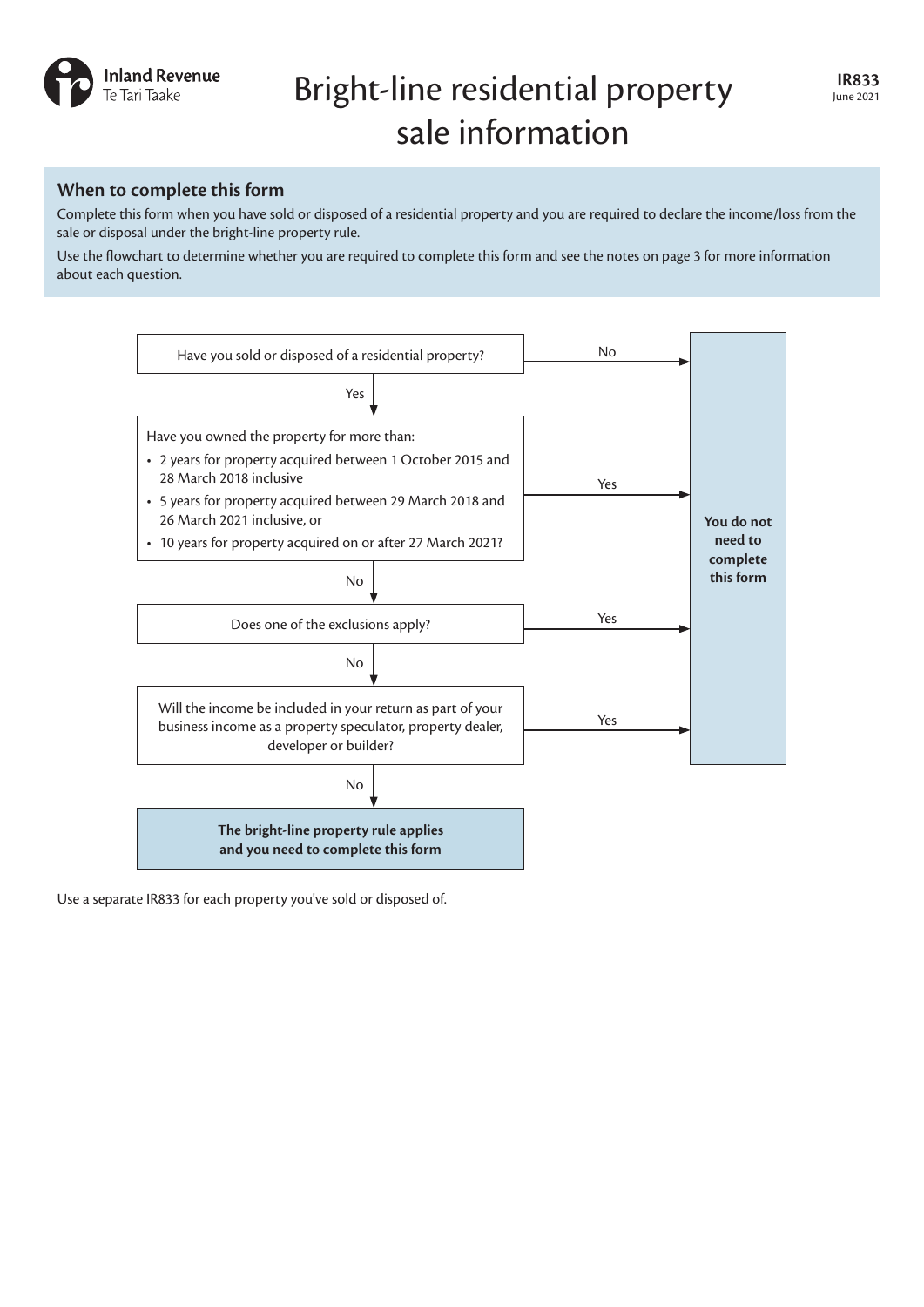

# **IR833** Bright-line residential property IR833 sale information

| Follow the flowchart to check if you need to fill out this form. Refer to the notes on the following pages to help you complete the form.                                                                                                                                                                                                                                                                       |                                                                                          |  |  |
|-----------------------------------------------------------------------------------------------------------------------------------------------------------------------------------------------------------------------------------------------------------------------------------------------------------------------------------------------------------------------------------------------------------------|------------------------------------------------------------------------------------------|--|--|
| Tax year ending                                                                                                                                                                                                                                                                                                                                                                                                 |                                                                                          |  |  |
| Your name                                                                                                                                                                                                                                                                                                                                                                                                       | <b>IRD</b> number                                                                        |  |  |
| <b>Bright-line property rule</b><br>Is this property sale subject to the bright-line property rule?<br>Yes<br>No (You do not need to complete this form)                                                                                                                                                                                                                                                        |                                                                                          |  |  |
| Property title number<br>$\mathbf{2}$                                                                                                                                                                                                                                                                                                                                                                           | You'll find this information on the land title as the Identifier. For example, NA87A/809 |  |  |
| 3 <b>P</b><br><b>Property address</b>                                                                                                                                                                                                                                                                                                                                                                           |                                                                                          |  |  |
| Date of purchase/acquisition<br>Month<br>Day                                                                                                                                                                                                                                                                                                                                                                    | Year                                                                                     |  |  |
| Date of sale/disposal<br>Month<br>Day<br>To determine which dates to use, refer to the notes on page 4.                                                                                                                                                                                                                                                                                                         | Year                                                                                     |  |  |
| Property sale income                                                                                                                                                                                                                                                                                                                                                                                            |                                                                                          |  |  |
| The total price you sold the property for before deducting any expenses.                                                                                                                                                                                                                                                                                                                                        | $6$ > $\frac{1}{2}$<br>Sale price                                                        |  |  |
| <b>Expenses</b>                                                                                                                                                                                                                                                                                                                                                                                                 | Purchase price<br>Deductible expenses<br><b>Total costs</b><br>Add Boxes 7 and 8.        |  |  |
| Net profit (loss)<br>Subtract Box 9 from Box 6 and print in Box 10. Use a negative sign if a loss. For example, -1234.56                                                                                                                                                                                                                                                                                        |                                                                                          |  |  |
| %<br>Percentage of property ownership<br>$11 \triangleright$                                                                                                                                                                                                                                                                                                                                                    |                                                                                          |  |  |
| If the property is owned by more than 1 person, enter the percentage of the property owned by you or the organisation. For example, if the<br>property was purchased by you and your partner as an investment property, and you own half of it, the percentage will be 50%. If you do not<br>share ownership of the property, copy the amount in Box 10 to Box 12.                                              |                                                                                          |  |  |
| Your share of net profit (loss)<br>Your share of net profit (loss) from your property sale. If you share ownership of the property, calculate this by multiplying the total net profit<br>(loss) (Box 10) by the percentage of property ownership (Box 11).<br>Add the figure from Box 12 to the residential income box in your tax return. Do not include the loss in your return if it is a bright-line loss. |                                                                                          |  |  |
|                                                                                                                                                                                                                                                                                                                                                                                                                 |                                                                                          |  |  |
| Take a copy for your records and send this page with your income tax return. Alternatively you can complete this form in myIR as part of<br>your tax return.                                                                                                                                                                                                                                                    |                                                                                          |  |  |
|                                                                                                                                                                                                                                                                                                                                                                                                                 | <b>RESET FORM</b>                                                                        |  |  |

New Zealand Government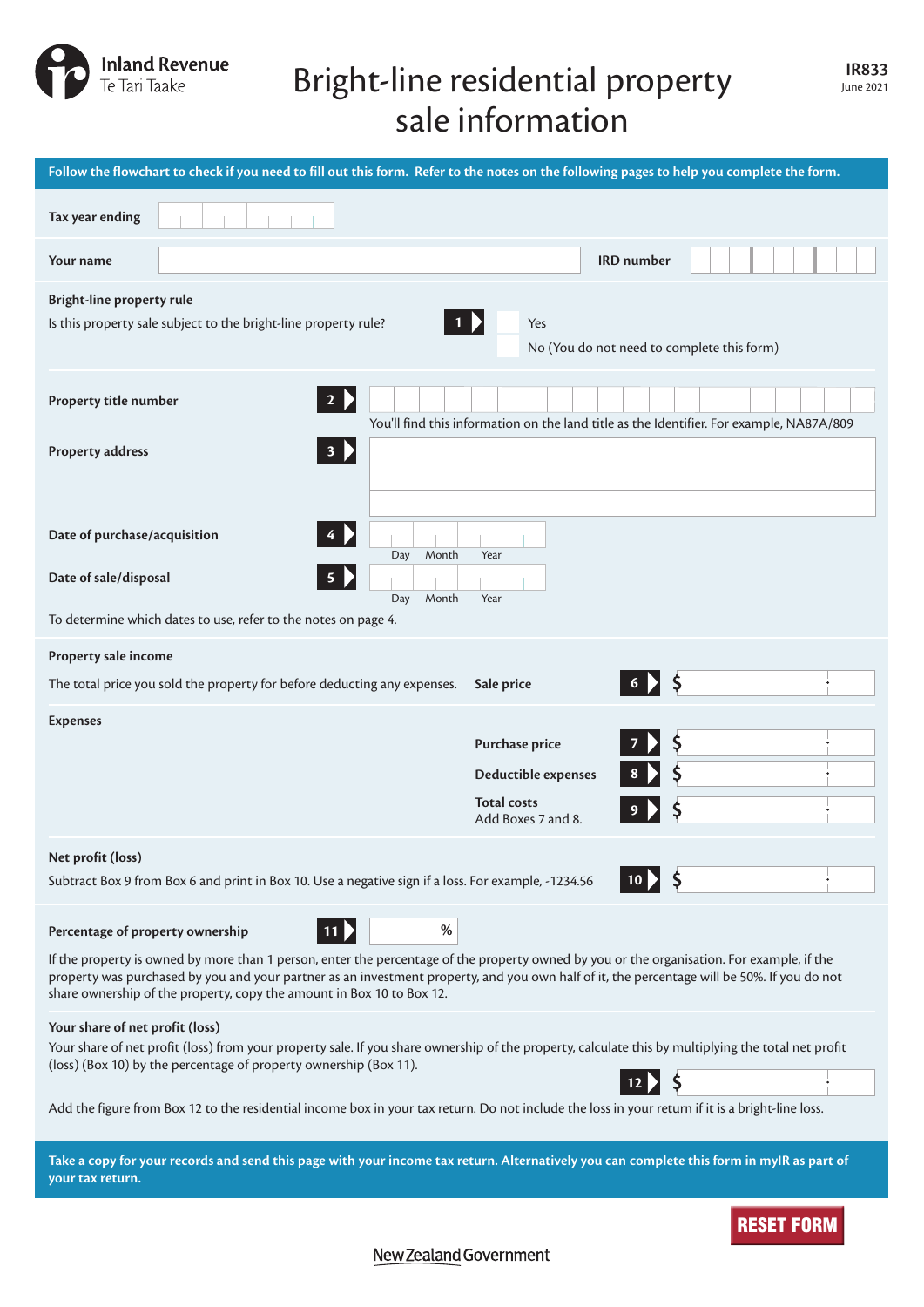# **Bright-line property rule for residential property**

Residential property includes land:

- with a house on it
- the owner will build a house on at some stage, or
- the owner may one day build a house on.

Under the bright-line property rule, regardless of your intentions when you acquired it, a sale of residential property may be taxable if you acquired it on or after:

- 1 October 2015 through to 28 March 2018 inclusive, and sold/disposed of it within 2 years
- 29 March 2018 through to 26 March 2021 inclusive, and sold/disposed of it within 5 years. This includes property acquired as a result of an offer made to purchase property on or before 23 March 2021, and that offer was not able to be revoked or withdrawn before 27 March 2021, or
- 27 March 2021 and sold/disposed of it within 10 years.

If one of these bright-line periods applies to your property transaction, and none of the exclusions apply, then you will have to pay tax on any profit you've made on the sale or disposal of the property.

# **Exclusions**

For individuals and trusts (in limited circumstances), there are specific exclusions to the bright-line property rule. These are:

**Inherited property** - a sale of a residential property that was transferred to an executor or administrator of a deceased estate or to an individual beneficiary.

**Relationship property settlements** - property received as part of a relationship settlement agreement.

**Main home** - If you are selling a property you need to decide if it's your main home. You can only have 1 main home. It is the property you have the greatest connection to.

**Main home held in a trust** - a sale/disposal by a trustee where the property was the main home of the principal settlor of the trust (or the principal settlor does not have a main home) and it was the main home of a beneficiary of the trust.

You can use the main home exclusion if the situations in the table below apply.

| Main home exclusion                           | The situations that must apply                                                                                                                                               |  |
|-----------------------------------------------|------------------------------------------------------------------------------------------------------------------------------------------------------------------------------|--|
| Properties acquired before 27 March 2021      | You have used:                                                                                                                                                               |  |
|                                               | a property as your main home for more than 50% of the time you've owned<br>it, and                                                                                           |  |
|                                               | more than 50% of the property's area (including your backyard, gardens and<br>garage) as your main home.                                                                     |  |
| Properties acquired on or after 27 March 2021 | You have used:                                                                                                                                                               |  |
|                                               | a property as your main home for 100% of the time you've owned it. This<br>includes any continuous period of up to 12 months where it was not used<br>as your main home, and |  |
|                                               | more than 50% of the property's area (including your backyard, gardens and<br>garage) as your main home.                                                                     |  |

**Note:** The main home exclusion does not apply if it has been used 2 or more times in the previous 2 years, or you or a group of persons have a regular pattern of buying and selling your main home.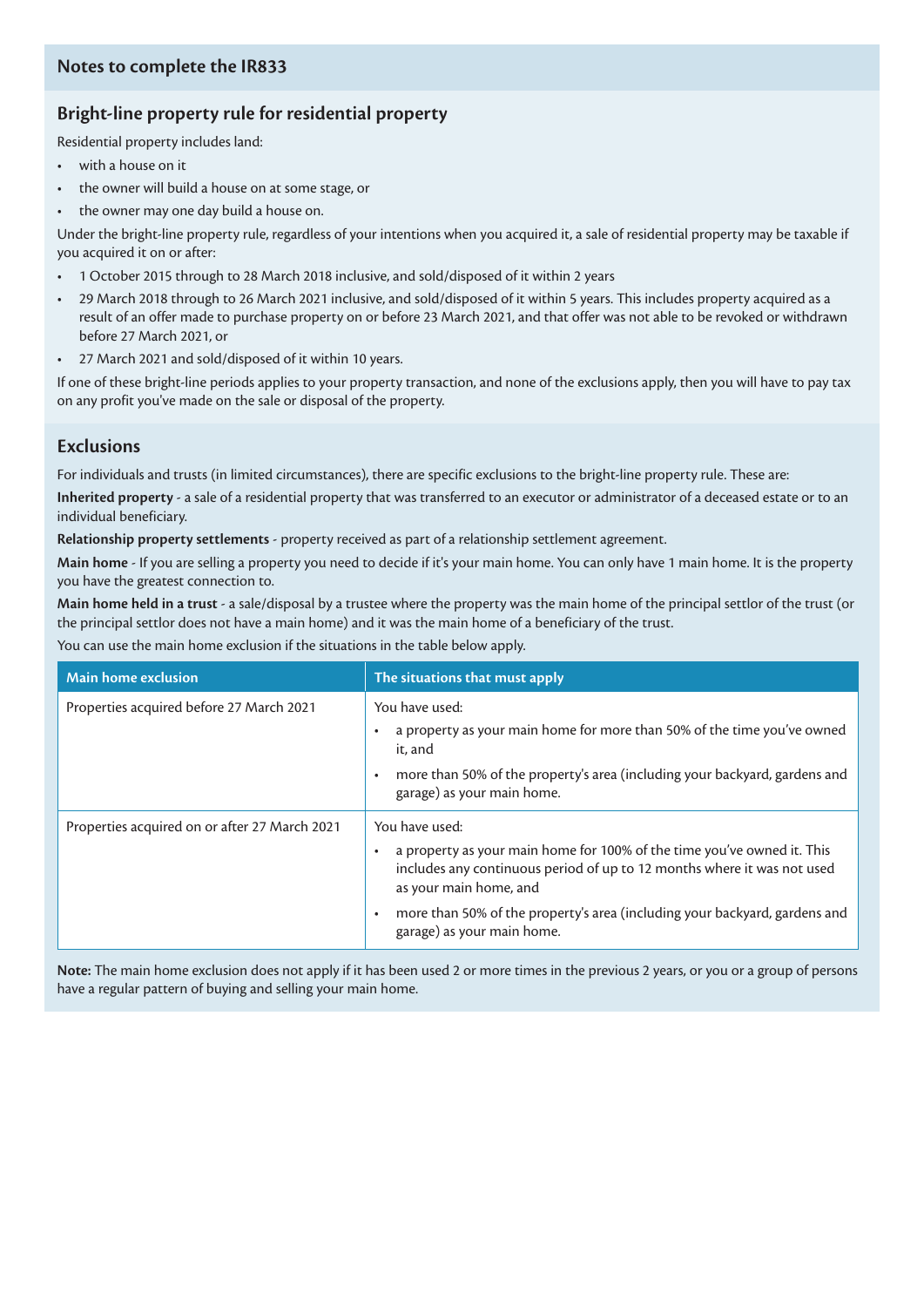### **Relevant dates for property sales subject to the bright-line property rule (Boxes 4 and 5)**

If you have ticked that the sale or disposal of the property is taxable under the bright-line property rule, use the dates in the table below.

| Type of purchase/acquisition                                                                                                                      | Date to use                                                                                          |
|---------------------------------------------------------------------------------------------------------------------------------------------------|------------------------------------------------------------------------------------------------------|
| Purchase/acquisition of property                                                                                                                  | Date of registration with Land Information New Zealand<br>(LINZ)                                     |
| Purchase/acquisition where no registration occurs prior to the sale/<br>disposal date                                                             | The latest date you acquired an interest in the property,<br>for example the date of contract.       |
| Acquiring property by way of subdivision of property where registration<br>of the undivided property has occurred prior to the sale/disposal date | The original date of registration for the undivided<br>property                                      |
| Acquiring property by way of subdivision of property where no registration<br>of the undivided property occurs prior to the sale/ disposal date   | The latest date you acquired an interest in the<br>undivided land, for example the date of contract. |
| Land acquired as the result of the completion of a land development or<br>subdivision where acquisition was contingent upon completion            | The date you acquired an interest in the property                                                    |
| Freehold estate converted from a lease with a perpetual right of renewal                                                                          | The date the leasehold estate was granted                                                            |
| Type of sale/disposal                                                                                                                             | Date to use                                                                                          |
| Sale, transfer or disposal of property under an agreement                                                                                         | Date you entered into an agreement for sale, transfer or<br>disposal                                 |
| Gifting of property                                                                                                                               | Date the gift was made                                                                               |
| Compulsory acquisition of property by the Crown, a local authority or a<br>public authority                                                       | Date of compulsory acquisition                                                                       |
| Mortgagee sale                                                                                                                                    | Date the property is disposed of by or for the<br>mortgagee as a result of the mortgagor's default   |
| Disposals not covered above                                                                                                                       | Date you disposed of the property                                                                    |

## **Reduction of net profit (loss) for main home use on some days for properties subject to the 10 year brightline period (acquired on or after 27 March 2021)**

For details of what is considered main home use, see exclusions on page 3.

If your property is subject to the 10 year bright-line period and it was not your main home for the entire time you owned it but you used it as your main home on some days during the bright-line period, your net profit (loss) is reduced for the main home days. You will pay tax under the bright-line property rule only on the proportion of any gain in value that relates to the days in the bright-line period that it was not used as your main home – see the following notes for boxes 6 to 8 to work out your reduced net profit (loss).

#### **Reduced sale price (Box 6)**

If the sale is taxable because you used your main home for other purposes for any continuous period of more than 12 months during the time you owned it (a change of use), your property sale income must be reduced for the days it was used as your main home.

Divide the days it was used as your main home (including days in periods of up to 12 months it was not used as your main home before or after a period that it was used as your main home) by the total days in the bright-line period and multiply the result by the sale price. Deduct this amount from the sale price and show the result at box 6.

## **Reduced purchase price (Box 7)**

If the sale price at box 6 is reduced for days it was used as your main home, the purchase price must also be reduced.

Divide the days it was used as your main home (including days in periods of up to 12 months it was not used as your main home before or after a period that it was used as your main home) by the total days in the bright-line period and multiply the result by the purchase price. Deduct this amount from the purchase price and show the result at box 7.

#### **Reduced deductible expenses (Box 8)**

If the sale and purchase prices at boxes 6 and 7 are reduced for the days it was used as your main home, the deductible expenses must also be reduced.

Divide the days it was used as your main home (including days in periods of up to 12 months it wasn't used as your main home before or after a period that it was used as your main home) by the total days in the bright-line period and multiply the result by the total deductible expenses. Deduct this amount from the total deductible expenses and show the result at box 8.

For information about what you can and cannot claim, see the following note on deductible expenses.